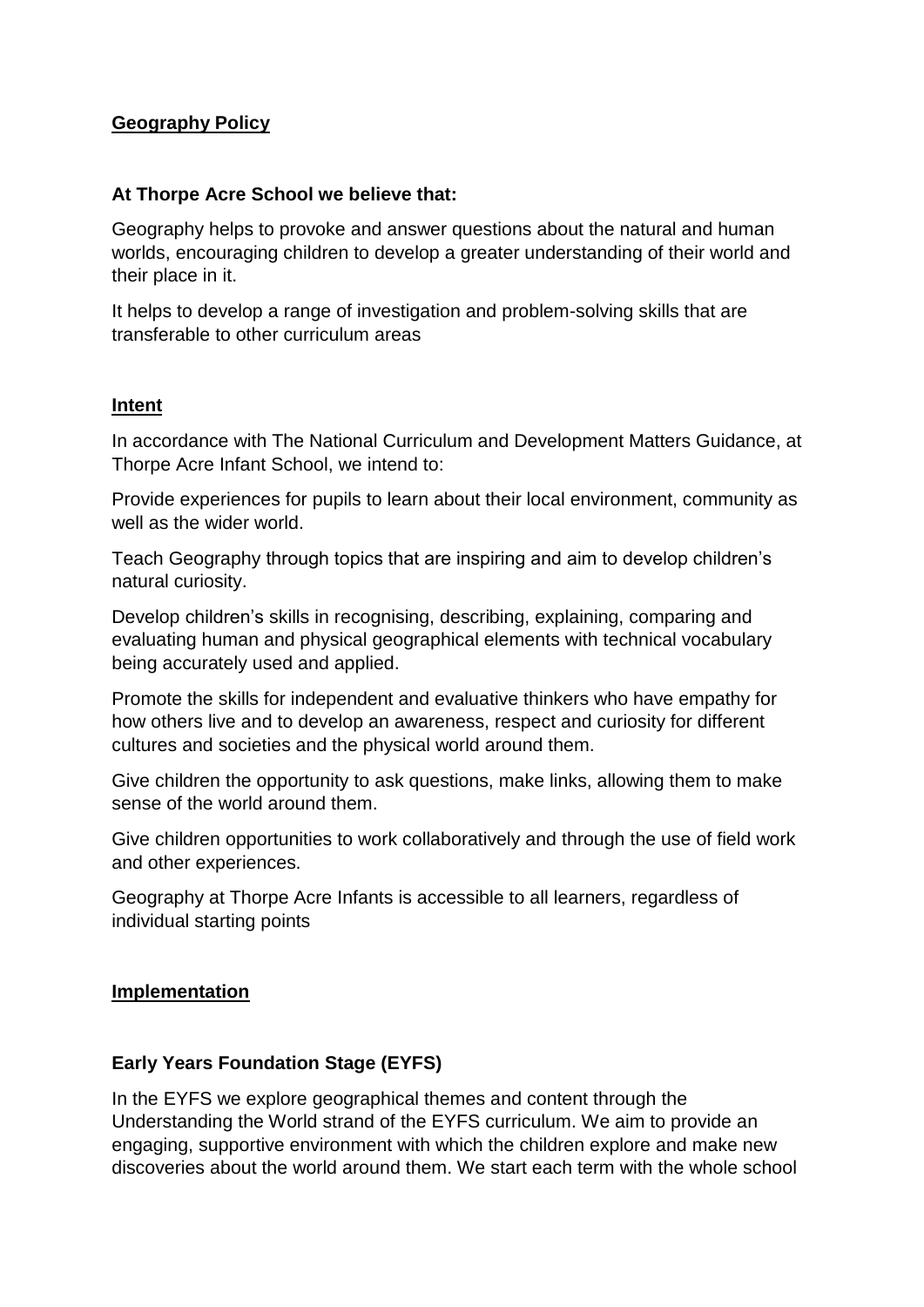topic, where children have focused vocabulary and objectives to cover. From this starting point we then extend our learning and activities through the children's interests- making it relevant to our children. Key learning may be introduced as a group or in the moment so that children are scaffolded in a way that suits them. Resources and materials are carefully thought about, to support children's development and enquiry of key geographical skills, while also encouraging geographical vocabulary. Children's interests and ways of learning are also incorporated, and materials are provided to record findings. Children have access to these resources in our indoor and outdoor provision and also within weekly Forest School Sessions, where the children are engaging in our local environment. We try to use our local environment as much as possible so that all children can have these experiences and be immersed in the relevant vocabulary.

#### **Over the year children will:**

People, Culture, Communities:

- Describe their immediate environment using knowledge from observation, discussion, stories, non-fiction texts and maps.

 - Explain some similarities and differences between life in this country and life in other countries, drawing on knowledge from stories, non-fiction texts and – when appropriate – maps.

## **The Natural World:**

- Explore the natural world around them, making observations and drawing pictures of animals and plants.

- Know some similarities and differences between the natural world around them and contrasting environments, drawing on their experiences and what has been read in class.

- Understand some important processes and changes in the natural world around them, including the seasons and changing states of matter.

At the end of each term, the children create pages to show what they have learnt through their topic work. A collection of children's work, evidence of independent learning, children's voice, observations and home learning is added to the class Topic Evidence Book.

Children are assessed termly against the Development Matters Document and at the end of the year a descriptor of emerging or expected is given. Parents are provided with an annual end of year report.

## **Key Stage 1**

The children's experiences of exploring the world around them in the EYFS is built upon and extended in Key Stage 1 through a mixture of designated lesson time and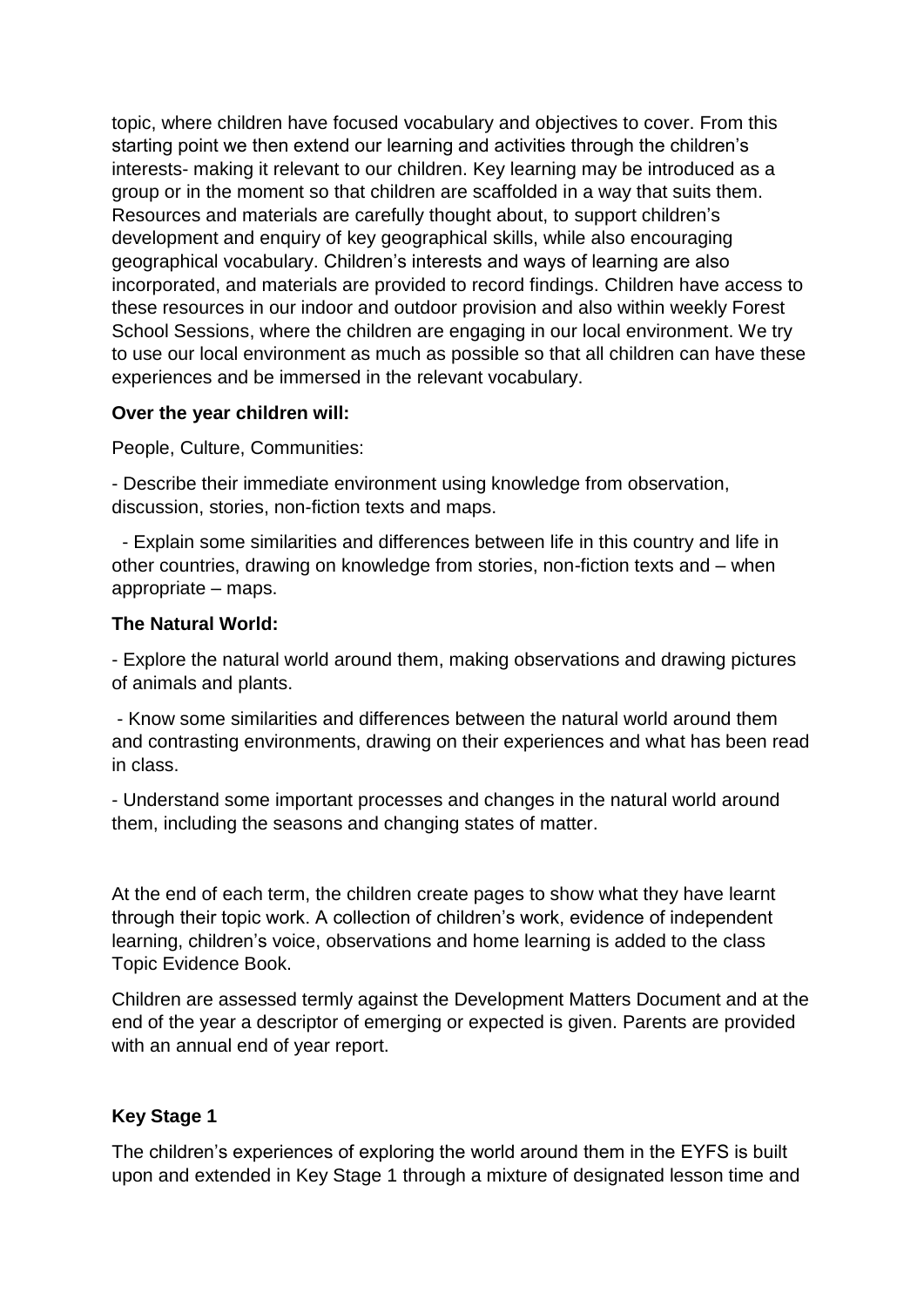cross- curricular experiences. In key Stage One, Geography is integrated into the school's 'topic' work and the coverage content is set out in the long-term curriculum plan which is organised into a three- yearly cycle. There is also a skills progression document we use alongside this to ensure curriculum coverage and progression between year groups. We ensure each year that we cover certain aspects of the Geography curriculum using our locality, so that the children can have these firsthand experiences, to deepen their understanding of what places are like.

## **Each year the children will cover:**

Location Knowledge

Place Knowledge

Human and Physical Geography

Geographical skills and field work

The children are encouraged to ask questions and develop their own lines of enquiry, using research skills to facilitate this.

To promote the development of speech and language within Geography and giving children the opportunity to embed the vocabulary we provide our children and families with a vocabulary organiser at the beginning of a topic. This gives children the key vocabulary they will need to understand and use, it gives an image to support understanding and a definition. This is then referred to in the end of topic retrieval activity

Assessment is formative and often given verbally alongside the individual. Evidence is also recorded in the children's topic book and an end of topic retrieval activity is carried out by each child at the end of a topic. Children also create a 2-page spread to evidence about what they have learnt, which they have ownership of and is personal to the child.

Children's overall progress in Geography is reported to parents in an annual, written report.

## **Impact**

- Children are excited to learn about the world around them and are investigative learners.
- Children will have developed the geographical knowledge and skills to help them explore, navigate and understand the world around them and their place in it.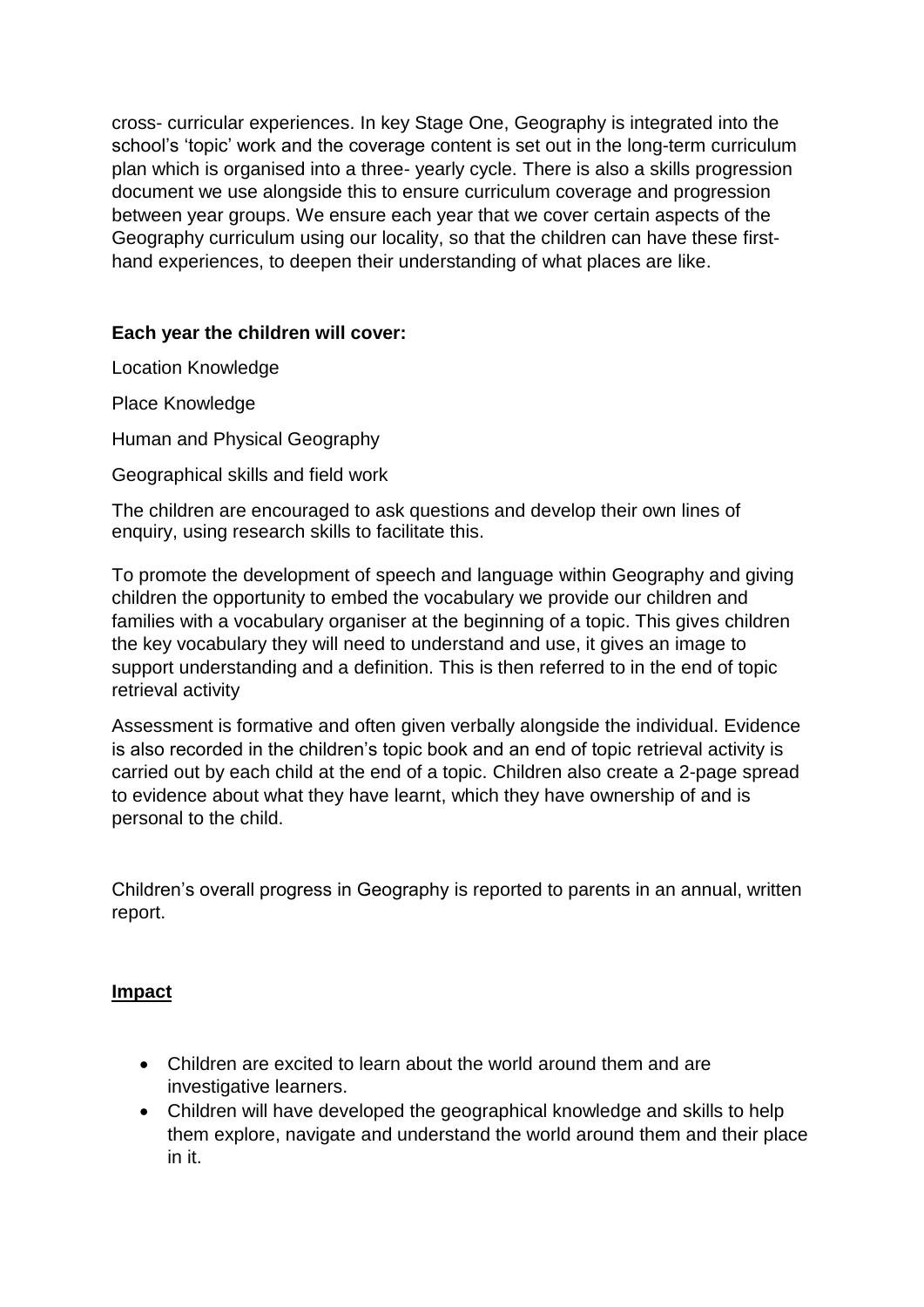- Children will develop a deep knowledge, understanding an appreciation of their local area and its place within the wider geographical context.
- Children develop skills of interpreting a range of Geographical information e.g. maps, aerial photos.
- Children understand and use subject specific vocabulary relating to human and physical Geography.
- Children understand the interaction between physical and human processes and how this affects landscapes and the environment.
- Children are confident to ask and explore questions to further their own Geographical knowledge and understanding.
- Children gain fieldwork and observational skills to study their local environment.

At Thorpe Acre Infant School we can judge the success of our geography curriculum in the following ways:

- Learning walks (including those with governors and external visitors) –do they show evidence of our intent in action?
- Learning environment is it rich in language to support children's learning, does it support independence?
- Planning is it allowing children to gain knowledge and master skills, does it meet the needs of all learners? Is it following a geographical enquiry approach?
- Topic Books is presentation of a high standard and are children making at least expected progress from their various starting points?
- 2- page spread- what do the children know? What have they learnt?
- Data is attainment and progress in line with National averages, do all groups achieve as well as they should? What provisions are in place to support children who aren't making progress?
- Geography co-ordinator conducts pupil voice meetings after a geography focus where performance is analysed against individual and school targets.

## **Resources**

All classroom areas have a supply of basic resources to support the teaching of Geography.

All other, more specialised resources are kept in the central curriculum resource cupboard.

Resources are replenished as needed and in line with the requirements of each year groups units of work